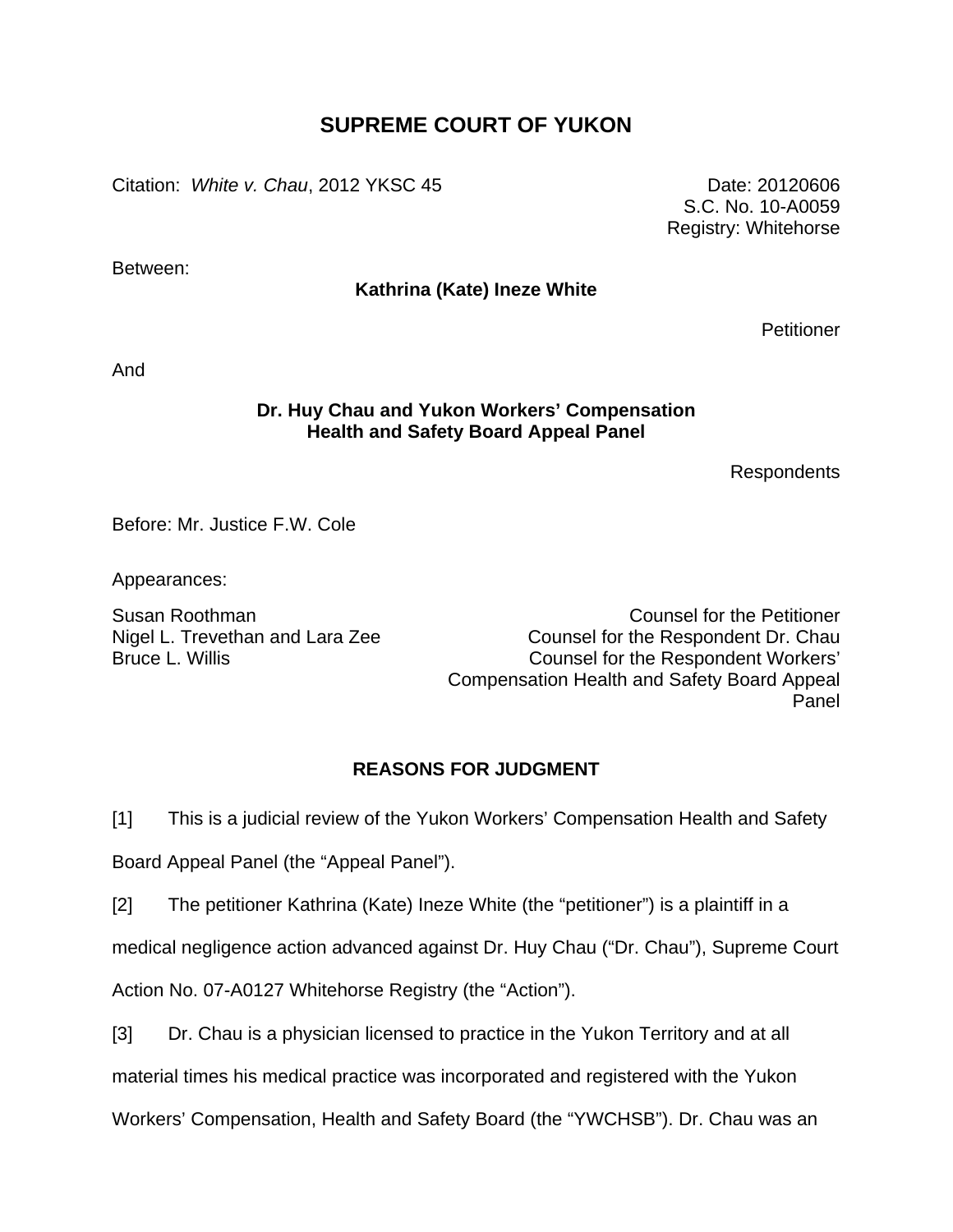#### Page: 2

employee of his professional corporation as well as its principal and sole director and was working in his capacity as an employee physician at all material times.

[4] On April 14, 2007, the petitioner slipped and injured her right foot while working as a manager/server at the Midnight Sun Cafe. She sought treatment three days later at the emergency department of the Whitehorse General Hospital where she was seen by Dr. Chau who diagnosed a right first metatarsal fracture and applied a cast to the petitioner's foot.

[5] On April 22, 2007, the petitioner returned to the Whitehorse General Hospital and Dr. Chau removed and reapplied the cast. The petitioner returned again on April 24, 2007, with complaints of continuing pain and at that time Dr. Chau removed the cast and prescribed a back slab/walking boot for two weeks. On April 27, 2007, the petitioner saw Dr. Himmelsbach at the Whitehorse General Hospital who diagnosed a deep vein thrombosis ("DVT") in her right leg and initiated treatment.

[6] On May 23, 2007, the YWCHSB deemed that the petitioner's injury was workrelated and that consequently the petitioner was entitled to receive compensation and benefits. On May 24, 2007, the petitioner signed an assignment of compensation form allowing her to collect wages from her employer who would be repaid the loss of earning benefits directly from the YWCHSB.

[7] On April 27, 2009, Dr. Chau sought a declaration that the right of action by the petitioner against him should be removed pursuant to s. 50(5) of the *Workers' Compensation Act*, S.Y. 2008, c. 12 (the "2008 Act") as at all material times the petitioner was a worker within the meaning of the 2008 Act, her injury or disability arose out of and in the course of her employment, and at all material times Dr. Chau was a worker within the meaning of the 2008 Act and any action or conduct of Dr. Chau which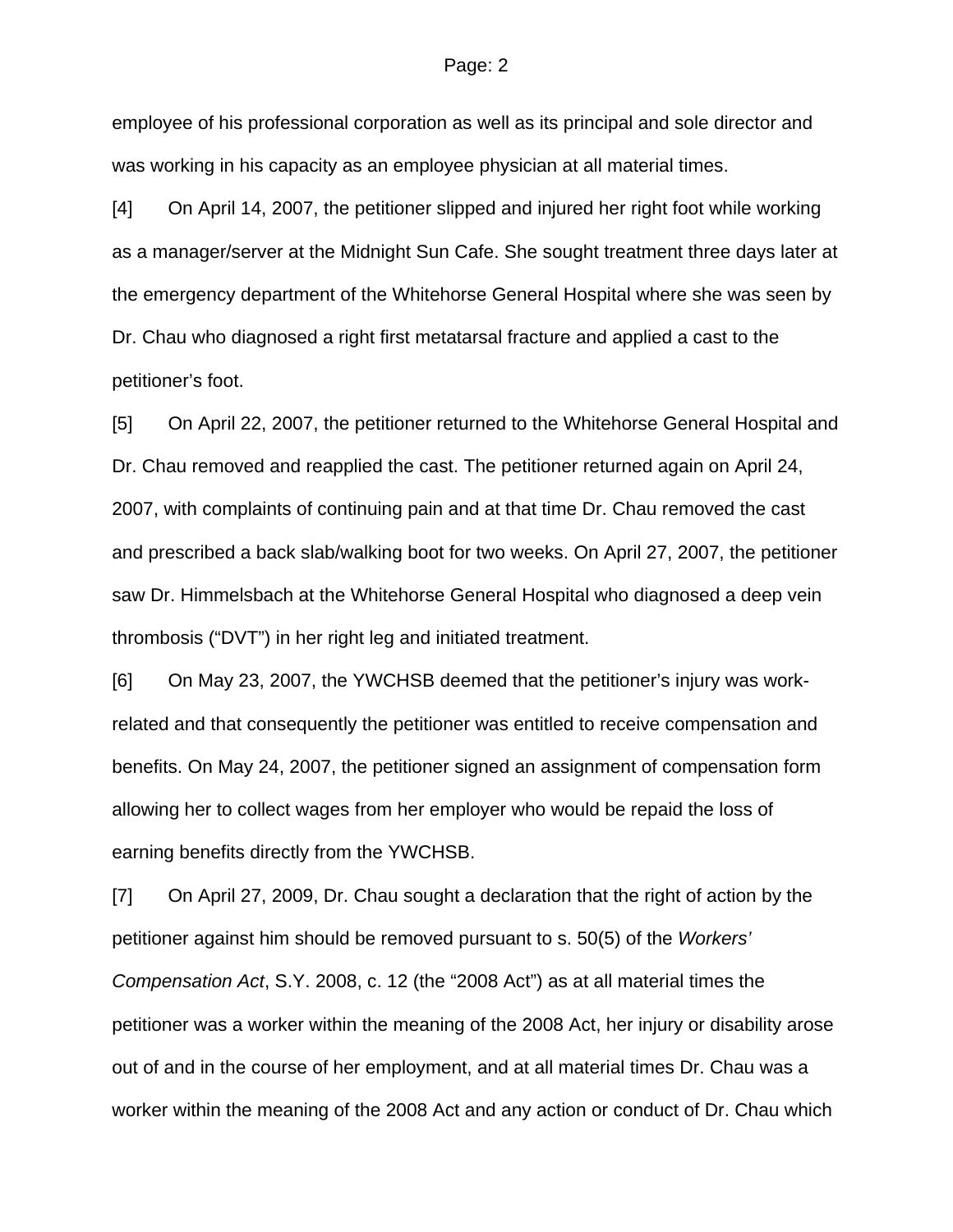caused the alleged breach of duty of care arose out of and in the course of his employment within the scope of the 2008 Act.

[8] The Appeal Panel held in favour of Dr. Chau and the petitioner now applies for a declaration that:

- 1. The Appeal Panel erred in law by deciding that the 2008 Act applied to a determination pursuant to s. 50(3) of the relevant Act for a matter arising under the *Workers' Compensation Act*, R.S.Y., 2002, c. 23 (the "2002 Act");
- 2. The Appeal Panel erred in law by deciding that it only had to decide whether Dr. Chau was a worker and that it did not need to deal with whether Dr. Chau caused or contributed to the petitioner's original injury;
- 3. The Appeal Panel erred in law by deliberately ignoring the full ambit of s. 50(3) of the 2008 Act in its determination;
- 4. The Appeal Panel erred in law by finding that the petitioner's right of action in Supreme Court Action 07-A0127 against Dr. Chau is removed under s. 50(5) of the 2008 Act; and
- 5. The Appeal Panel acted outside its jurisdiction in varying its decision of June 8, 2010, on July 20, 2010.

## **WHAT STANDARD OF REVIEW SHOULD APPLY?**

[9] There are really three decisions made by the Appeal Panel that the petitioner is questioning:

- 1. Whether it is the 2002 or the 2008 Act that applies;
- 2. Whether the right of action advanced by the petitioner against Dr. Chau was removed pursuant to s. 50(5) of the 2008 Act; and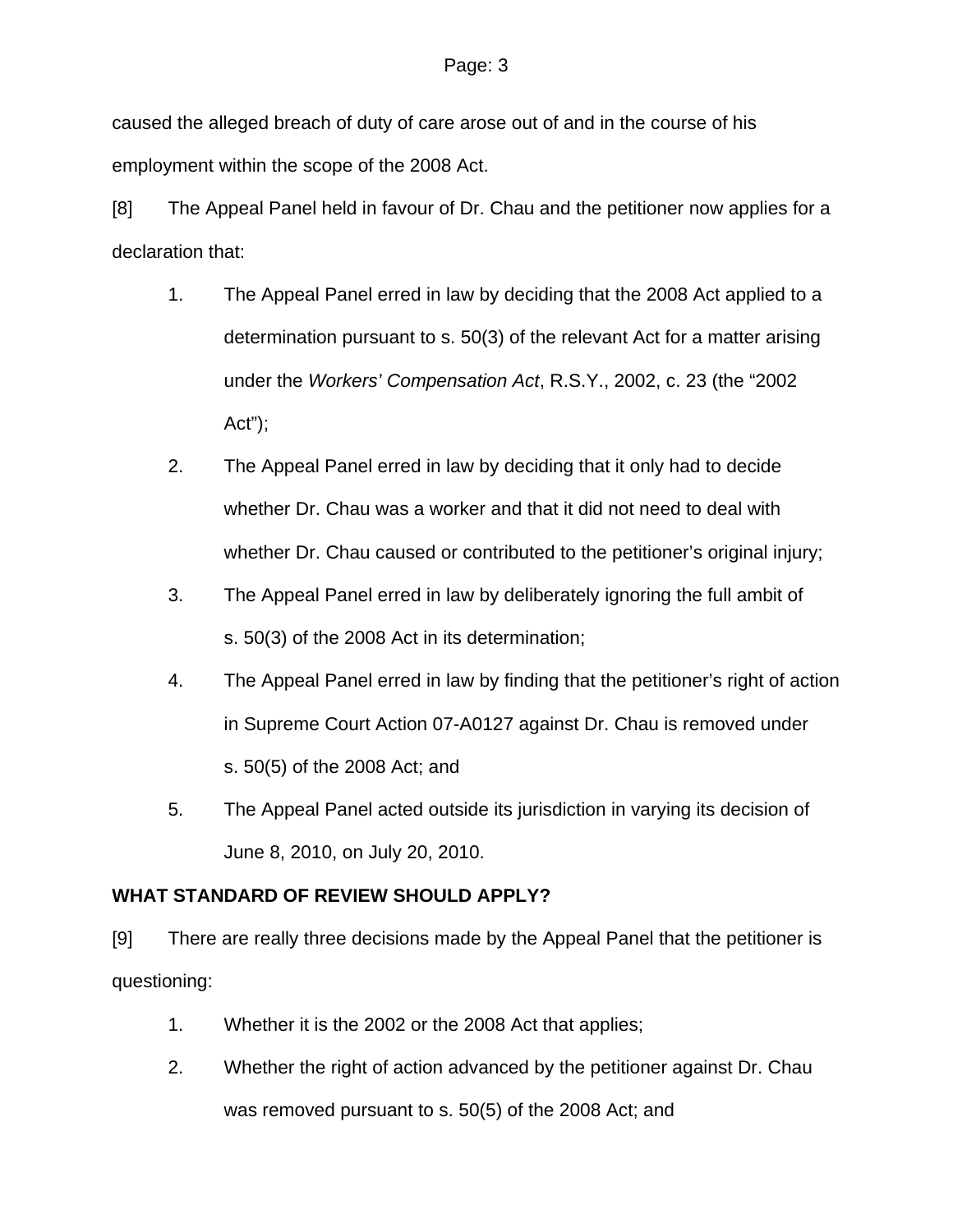3. The ability of the Appeal Panel to vary their decision to correct a section number from s. 50(2) to s. 50(3).

[10] The petitioner says the correct standard of review for all three issues is

correctness; Dr. Chau and the Appeal Panel agree that Issue 3 is one of correctness,

but argue that for Issues 1 and 2 the standard is reasonableness.

[11] In *Dunsmuir v. New Brunswick*, [2008] 1 S.C.R. 190, 2008 SCC 9 [*Dunsmuir*],

McLachlin C.J. writing for the majority stated at para. 54:

Guidance with regard to the questions that will be reviewed on a reasonableness standard can be found in the existing case law. Deference will usually result where a tribunal is interpreting its own statute or statutes closely connected to its function, with which it will have particular familiarity: *Canadian Broadcasting Corp. v. Canada (Labour Relations Board)*, [1995] 1 S.C.R. 157, at para. 48; *Toronto (City) Board of Education v. O.S.S.T.F., District 15*, [1997] 1 S.C.R. 487, at para. 39. Deference may also be warranted where an administrative tribunal has developed particular expertise in the application of a general common law or civil law rule in relation to a specific statutory context: *Toronto (City) v. C.U.P.E.*, at para. 72. Adjudication in labour law remains a good example of the relevance of this approach. The case law has moved away considerably from the strict position evidenced in *McLeod v. Egan*, [1975] 1 S.C.R. 517, where it was held that an administrative decision maker will always risk having its interpretation of an external statute set aside upon judicial review.

[12] In *Nolan v. Kerry (Canada) Inc.*, [2009] 2 S.C.R. 678, 2009 SCC 39 in referring to

the *Dunsmuir* decision, the majority of the Court held at paras. 34-35:

[34] The inference to be drawn from paras. 54 and 59 of *Dunsmuir* is that courts should usually defer when the tribunal is interpreting its own statute and will only exceptionally apply a correctness standard when interpretation of that statute raises a broad question of the tribunal's authority.

[35] Here there is no question that the Tribunal has the statutory authority to enquire into the matter of costs; the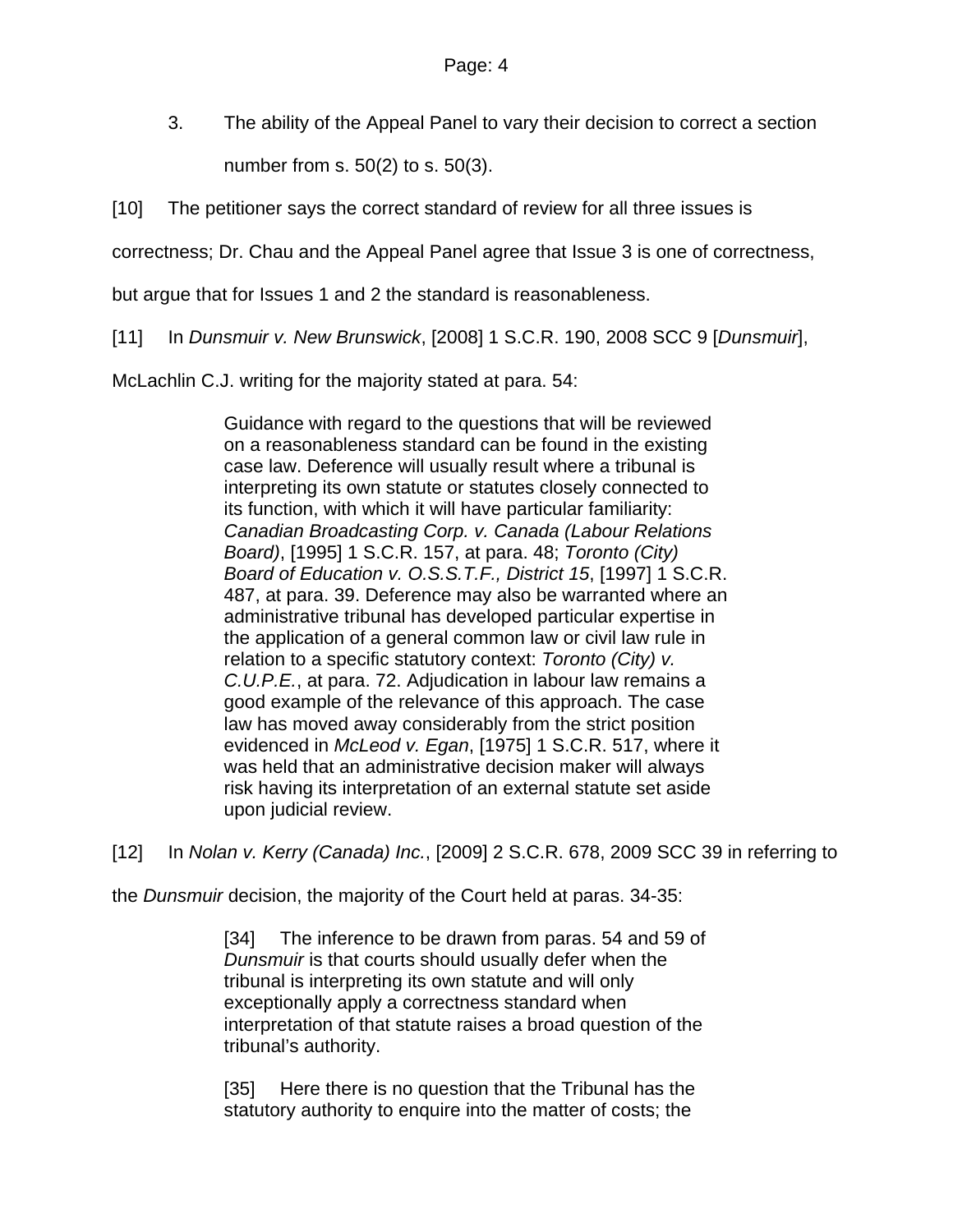issue involves the Tribunal interpreting its constating statute to determine the parameters of the costs order it may make. The question of costs is one that is incidental to the broad power of the Tribunal to review decisions of the Superintendent in the context of the regulation of pensions. It is one over which the Court should adopt a deferential standard of review to the Tribunal's decision.

 $[13]$ Also in *Dunsmuir*, the Court described a two-step process at para. 62:

> In summary, the process of judicial review involves two steps. First, courts ascertain whether the jurisprudence has already determined in a satisfactory manner the degree of deference to be accorded with regard to a particular category of question. Second, where the first inquiry proves unfruitful, courts must proceed to an analysis of the factors making it possible to identify the proper standard of review.

[14] In *O'Donnell (Re)*, 2008 YKCA 9 [*O'Donnell*], the Yukon Territory Court of Appeal

considered the appropriate standard of review to be afforded to the decisions made

under the Worker's Compensation scheme of the Yukon.

[15] In *O'Donnell*, an employee of the Government of the Yukon sought Worker's Compensation benefits after she was suspended for alleged mismanagement of her files. She claimed that she was injured mentally and physically as a result of her suspension and subsequent dismissal. An adjudicator awarded her compensation; the employer unsuccessfully appealed that decision to a hearing officer, then to the Workman's Compensation Appeal Tribunal which concluded the employee did not suffer a work-related disability. On judicial review the chambers judge described the principal issue as "whether the Appeal Tribunal committed a reviewable error in deciding that the worker did not suffer a work-related disability" (para. 20), which ought to have been reviewed on the standard of reasonableness. However, the judge also decided what he described as "pure legal questions" on a correctness standard (para. 26). This was rejected by the Court of Appeal, who at para. 42 stated: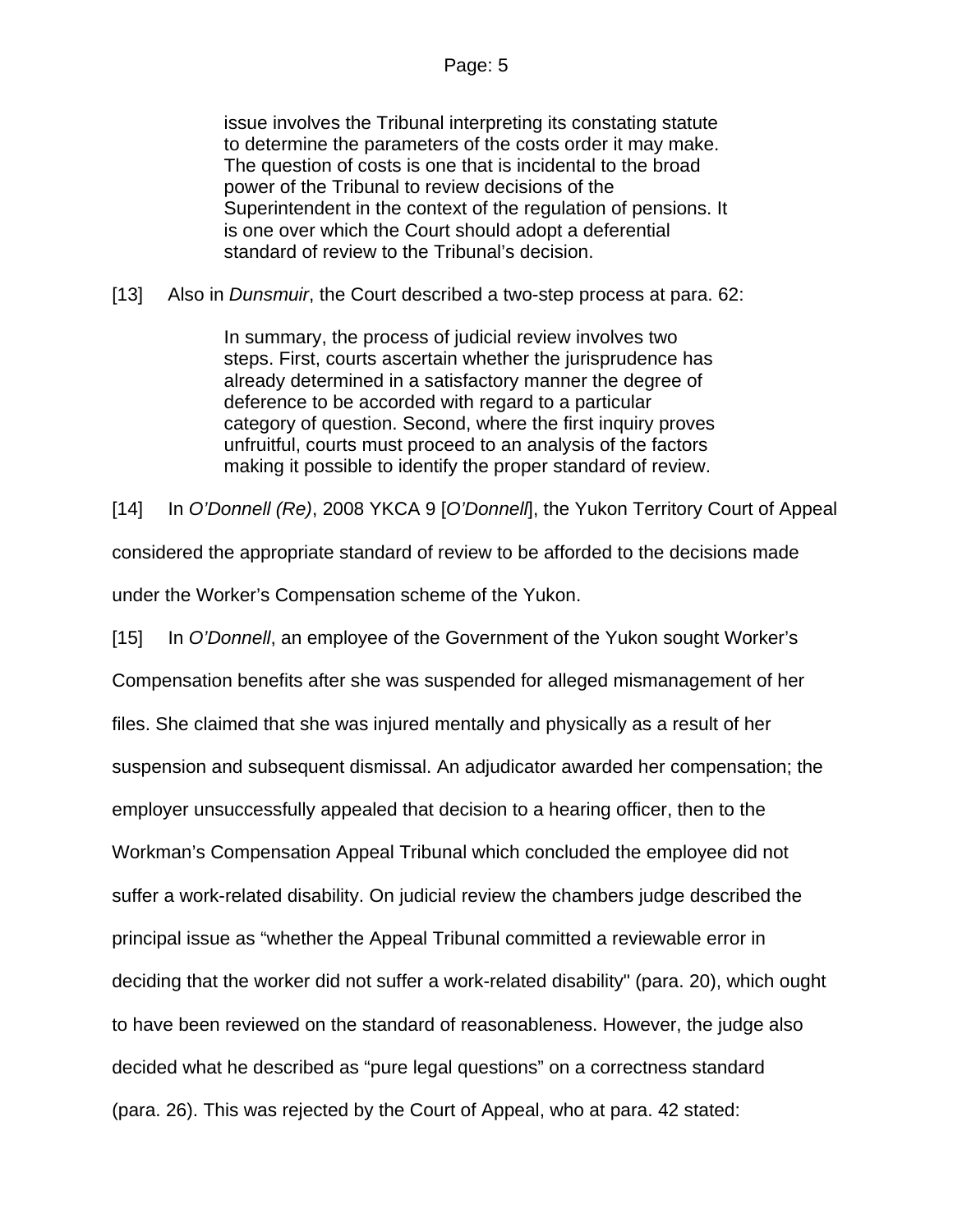In my view, it is questionable whether the "pure legal questions" identified by the chambers judge in this case were in fact all questions of law. What is certain is that they were not readily separated from the general question in issue and were not "of central importance to the legal system and outside the specialized expertise" of the Tribunal (*Dunsmuir* at para. 55).

[16] At para. 60, the Court stated:

> In my opinion, the Tribunal's finding that Ms. O'Donnell did not suffer a psychological injury by reason of her suspension and termination was supportable on the evidence. There can be no question that the Tribunal recognized that Ms. O'Donnell was upset and concerned by her employment issues and that they caused her anxiety. However, the question as to whether she suffered a compensable workrelated disability was one well within the Tribunal's jurisdiction and expertise. The decision should have been accorded considerable deference. In the end, it was given no deference at all.

[17] I therefore conclude that the proper standard to be applied for Issues 1 and 2 is

one of reasonableness.

## **Issue 1: Whether the 2002 or 2008 Act applies.**

## **DOES THE 2008 ACT APPLY?**

[18] The petitioner says that the Act in force at the time of the petitioner's injury was

the 2002 Act because the issue is the entitlement of the petitioner to compensation.

[19] The difference between the two Acts is that the 2002 Act refers to "disability" and

the 2008 Act refers to "work-related injury".

[20] Where a previous *Workers' Compensation Act* is repealed, the normal rule of

interpretation is to use the most current Act. The only exception is the transition part of

the *Workers' Compensation Act*, found in s. 127 of the 2008 Act, which directs that the

entitlement of a worker to compensation is determined pursuant to the *Workers'* 

*Compensation Act* in force at the time of the worker's injury.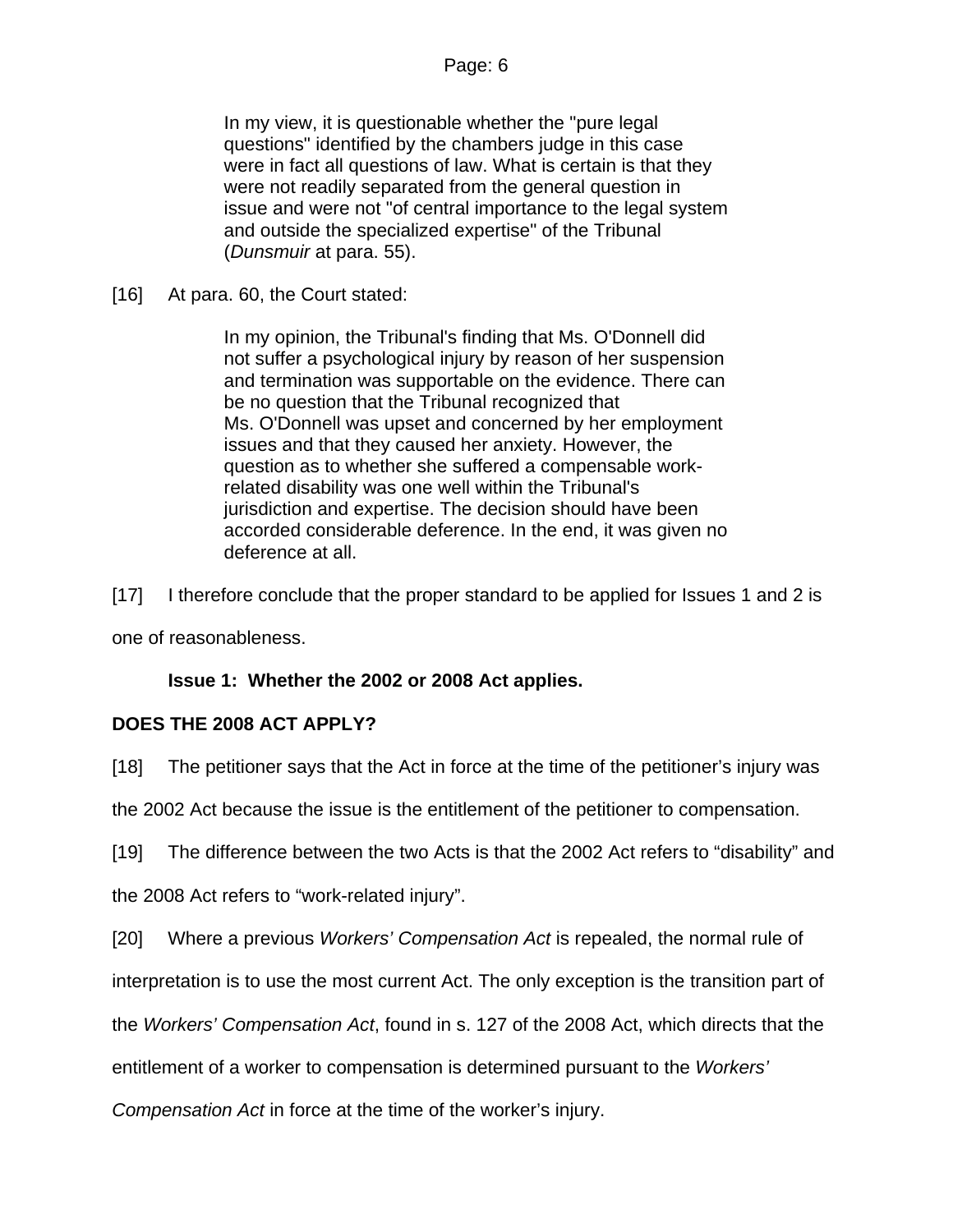[21] The Appeal Panel found at page 8:

> This panel is not dealing with an entitlement issue in making this determination and therefore IN-03, "Transition Policy" and the 2008 Act apply.

[22] I would agree with the petitioner if the issue was whether or not the petitioner was entitled to compensation under the Worker's Compensation scheme. That, however, was not the issue that was before the Appeal Panel. The petitioner's claim had already been accepted and monies had been paid as a result of her work-related injury. I therefore conclude that the decision of the Appeal Panel was reasonable in all the circumstances.

## **Issue 2: Whether or not the action advanced by the Petitioner against Dr. Chau was removed pursuant to s. 50(2) of the Act**

[23] The petitioner quotes the Appeal Panel's reasons in which they specifically refer

to s. 50(2) of the 2008 Act as a basis of deciding that the petitioner does not have a

cause of action against Dr. Chau. The petitioner says they applied the wrong subsection

of the Act and that this is an error in substance of the law and not an inadvertent error or

a typo. I am of the view that the Appeal Panel did in fact err when they relied upon

s. 50(2) of the 2008 Act. However, that leads us to the third issue.

## **Issue 3: Did the Appeal Panel act outside its jurisdiction in varying the decision of June 8, 2010 on July 20, 2012?**

[24] The June 8, 2010 decision under "Conclusions" states:

The Panel finds that Ms. White is a worker, who suffered a work-related injury arising out of her employment with her employer and by reason of section 50(2) of the 2008 Act, does not have a cause of Action against Dr. Chau since he also is a worker. The Panel does not need to deal with whether Dr. Chau caused or contributed to the injury under section 50(3) because of the findings that were made under section 50(2) of the 2008 Act.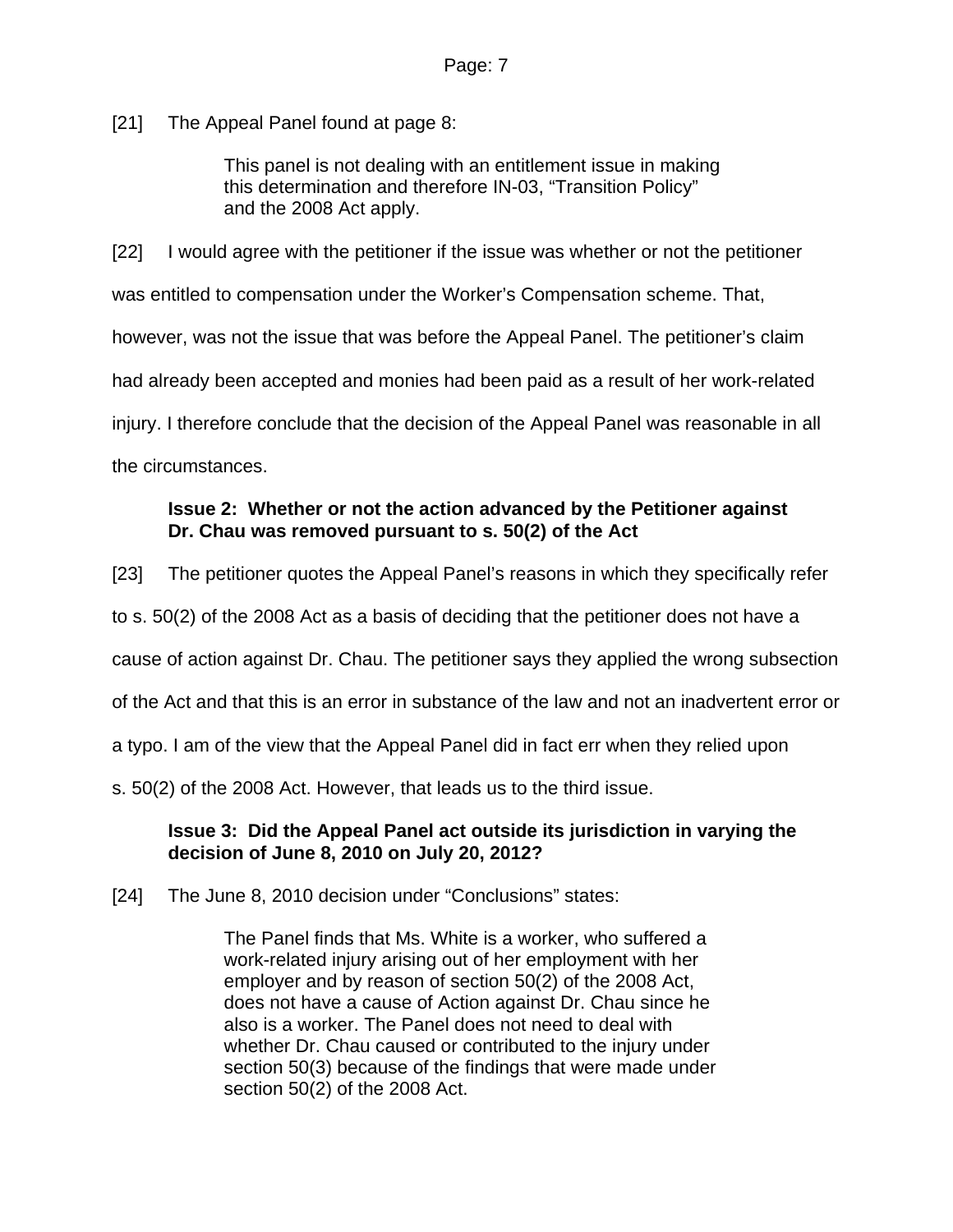[25] On July 20, 2012, that paragraph was changed and the new paragraph reads as follows:

> The Panel finds Ms. White is a worker, who suffered a workrelated injury arising out of her employment with her employer and by reason of section 50(3) of the 2008 Act, does not have a cause of Action against Dr. Chau since he also is a worker.

[26] The substantive change is that s. 50(2) was replaced with s. 50(3) and the last

sentence was deleted in the July 20, 2010 decision.

[27] Section 105(5) of the 2008 Act says the board of directors has the authority to

examine, inquire into, and hear any matter that it has dealt with previously and had the

power to vary or rescind any decision or order previously made by it.

[28] Section 106 of the 2008 Act extends these powers to the Appeal Panel:

106(1) Matters required to be determined by the members of the board of directors under paragraph 100(1)(g) shall be heard by an appeal panel by the board of directors which shall be established by the chair and shall consist of

(a) the chair or alternate chair, who shall be presiding officer of the panel;

(b) one member representative of employers; and

(c) one member representative of workers

(2) When a matter is referred to an appeal panel under subsection (1), the appeal panel has all the powers and authority of the board of directors and may confirm, vary, or reverse the decision appealed from.

[29] In *Yukon (Workers' Compensation Appeal Tribunal) (Re)*, 2006 YKSC 4, the

Court held that the Workers' Compensation Appeal Tribunal did not exceed its

jurisdiction by remaining seized of a matter after it had rendered a decision, as the

legislature allowed the tribunal to reopen any matter.